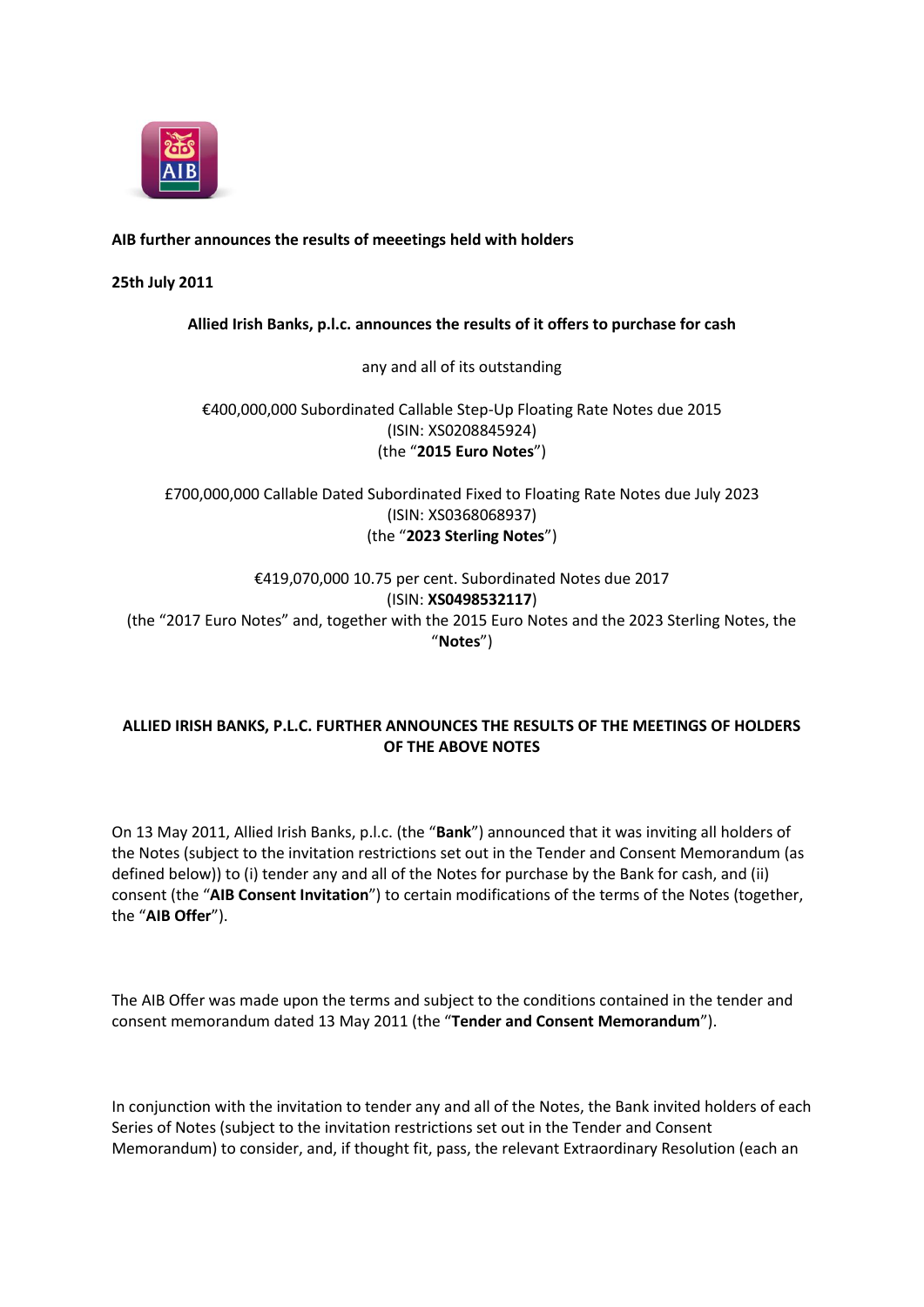"**Extraordinary Resolution**") in relation to certain modifications of the terms of each Series of the Notes as further described in the Tender and Consent Memorandum.

This announcement is made in accordance with the Tender and Consent Memorandum. Capitalised terms used and not otherwise defined in this announcement have the meaning given in the Tender and Consent Memorandum.

The Bank hereby announces the aggregate nominal amount of each Series of Notes accepted for purchase pursuant to the relevant Offer.

The Bank announces whether the Extraordinary Resolutions in relation to each Series of Notes have passed.

| <b>Description of the Notes Common</b> | code/ISIN    | Outstanding<br>prior to<br>settlement of thepurchase<br><b>AIB Offer</b> | Aggregate nominal<br>nominal amount amount of Notes<br>accepted for | <b>Results of the</b><br>Extraordinary<br><b>Resolutions in</b><br>respect of the<br><b>Notes</b> |
|----------------------------------------|--------------|--------------------------------------------------------------------------|---------------------------------------------------------------------|---------------------------------------------------------------------------------------------------|
| €400,000,000                           | 020884592/   | €48,534,000                                                              | €47,936,000                                                         | Passed                                                                                            |
| Subordinated Callable                  | XS0208845924 |                                                                          |                                                                     |                                                                                                   |
| Step-Up Floating Rate                  |              |                                                                          |                                                                     |                                                                                                   |
| Notes due 2015                         |              |                                                                          |                                                                     |                                                                                                   |
| £700,000,000 Callable                  | 036806893/   | £35,357,000                                                              | £35,350,000                                                         | Passed                                                                                            |
| Dated Subordinated                     | XS0368068937 |                                                                          |                                                                     |                                                                                                   |
| <b>Fixed to Floating Rate</b>          |              |                                                                          |                                                                     |                                                                                                   |
| Notes due July 2023                    |              |                                                                          |                                                                     |                                                                                                   |
| €419,070,000 10.75 per                 | 049853211/   | €217,920,000                                                             | €208,705,000                                                        | Passed                                                                                            |
| cent. Subordinated                     | XS0498532117 |                                                                          |                                                                     |                                                                                                   |
| Notes due 2017                         |              |                                                                          |                                                                     |                                                                                                   |

Payment of the Purchase Price in respect of Notes validly tendered in the relevant Offer and accepted for purchase is expected to be made on Monday, 25 July 2011.

#### **GENERAL**

Holders are advised to read carefully the Tender and Consent Memorandum for full details of, and information on, the AIB Offer. Requests for information in relation to the AIB Offer should be directed to the Dealer Manager: